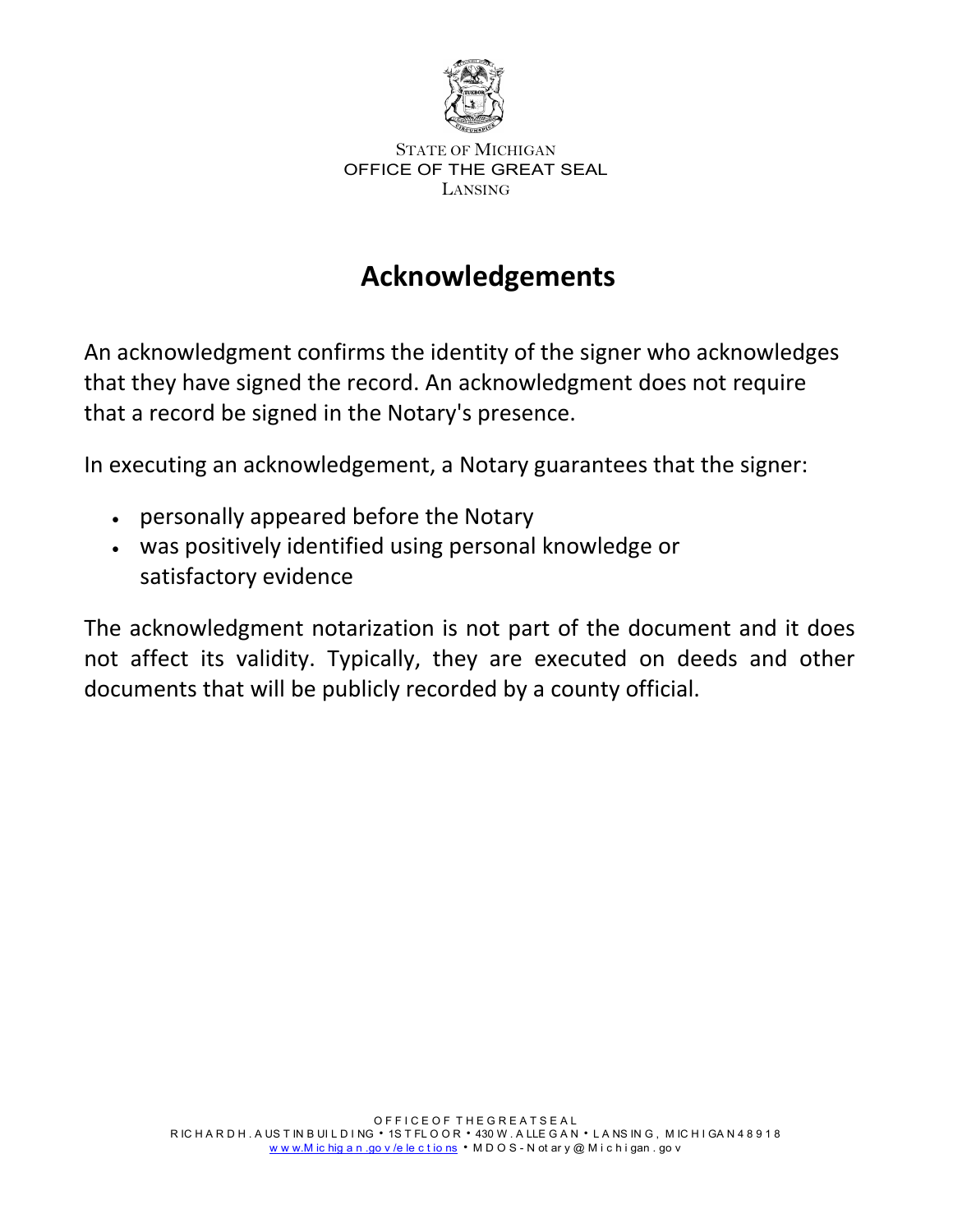

#### STATE OF MICHIGAN OFFICE OF THE GREAT SEAL LANSING

### **Notaries cannot:**

- Notarize a document without witnessing a signature.
- Make a true copy statement.
- Make a certification statement regarding a person, business, or document. Examples: Stating a person is alive. Stating a business is incorporated under the laws of a particular state. State the qualifications of a person.
- Cannot include the term Notario Publico/ Notaria Publica in their notarization or be referred to as Notario Publico/ Notaria Publica within the document.
- Be stated in the beginning of the document and state the whole document.
- Witness the signature of a family member.
- Notarize a document in which the notary has a financial interestin.
- Cannot charge over \$10.00 for their notarization. They may charge extra for travel, but this must be agreed upon before the notarization.
- Notary cannot charge a fee to make a correction to their notarization.
- If using Electronic or Remote notarization, notary cannot charge a travel or convenience fee.
- Notaries elements, either written, stamped, or embossed cannot make any portion of the document illegible.
- Cannot notary stamp or notary emboss pages to show a page belongs within the document. Every stamp or embossing is considered a notarization and requires witnessing a signature and having all the elements of a proper notarization.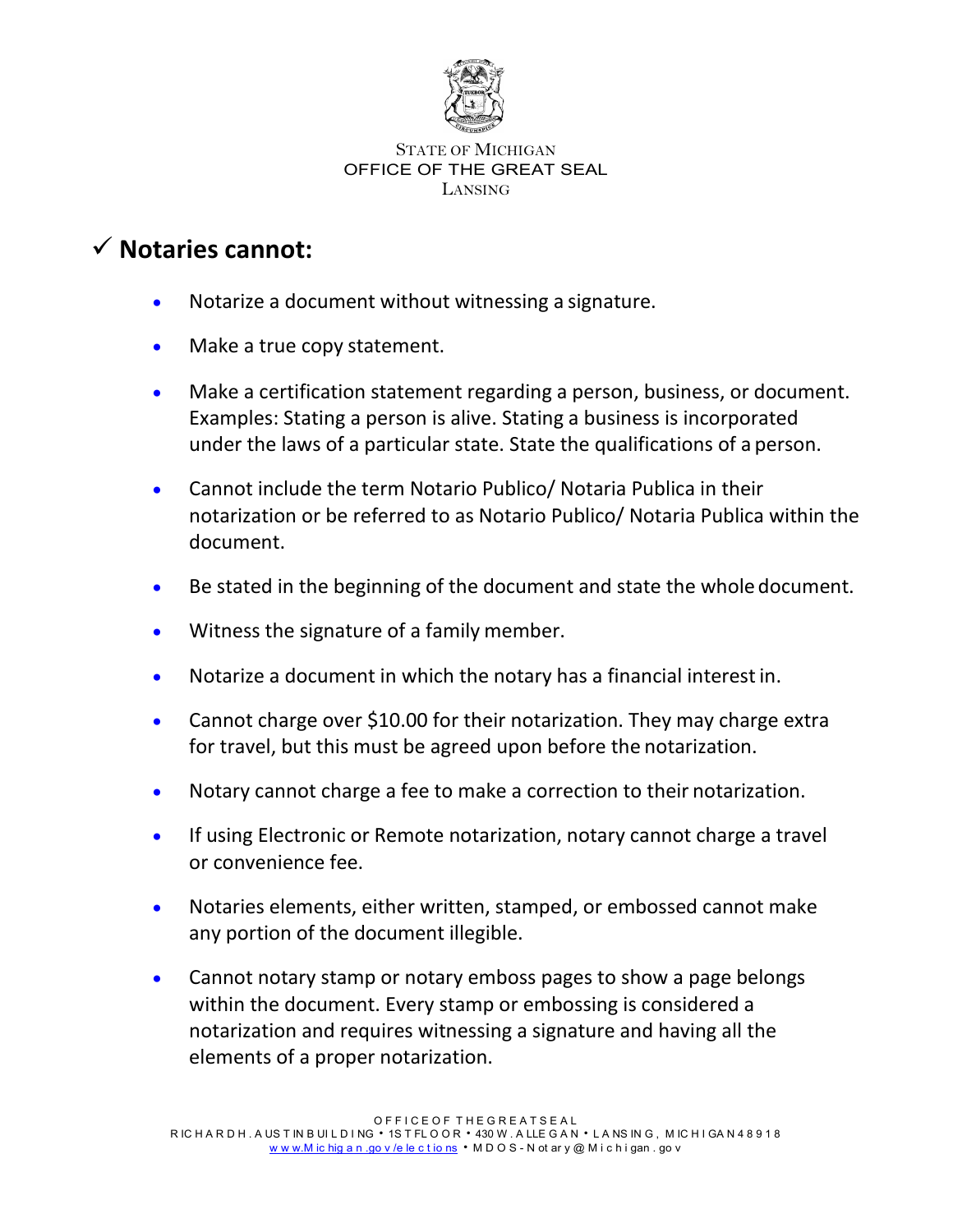

#### STATE OF MICHIGAN OFFICE OF THE GREAT SEAL LANSING

## **Examples**

### **Acknowledgement**

| Acknowledged by __________________before me on the _____________________day of |  |
|--------------------------------------------------------------------------------|--|
|                                                                                |  |
|                                                                                |  |
| Notary public, State of Michigan, County of _______________                    |  |
|                                                                                |  |
|                                                                                |  |

Acting in the County of \_\_\_\_\_\_\_\_\_\_\_\_\_(Included when performing a notarial act outside of the Notary's county of commission)